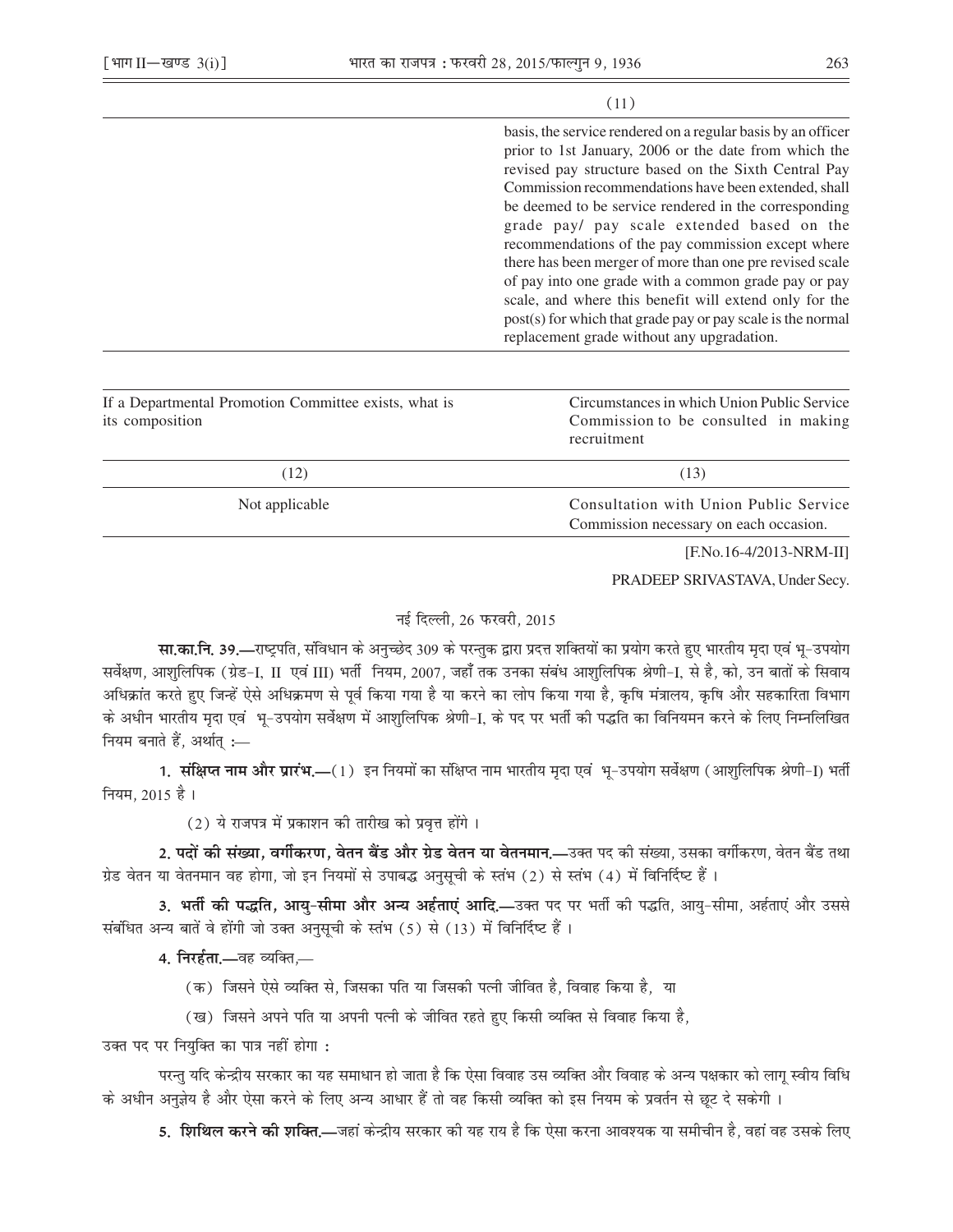जो कारण हैं उन्हें लेखबद्ध करके तथा संध लोक सेवा आयोग से परामर्श करके, इन नियमों के किसी उपबंध को किसी वर्ग या प्रवर्ग के व्यक्तियों की बाबत, आदेश द्वारा शिथिल कर सकेगी।

6. व्यावृति.—इन नियमों की कोई बात, ऐसे आरक्षणों, आयु-सीमा में छूट और अन्य रियायतों पर प्रभाव नहीं डालेगी, जिनका केन्द्रीय सरकार द्वारा इस संबंध में समय-समय पर जारी किए गए आदेशों के अनुसार अनुसूचित जातियों, अनुसूचित जनजातियों, अन्य पिछड़े वर्गों, भूतपूर्व सैनिकों और अन्य विशेष प्रवर्ग के व्यक्तियों के लिए उपबंध करना अपेक्षित है।

|                                                                                                                                              |                                                                         |                                                                                                                               |                                                                                                                                                                                        | अनुसूची                                                                                                                                     |                                                                                                                                                                                                               |                                                                                                                                  |
|----------------------------------------------------------------------------------------------------------------------------------------------|-------------------------------------------------------------------------|-------------------------------------------------------------------------------------------------------------------------------|----------------------------------------------------------------------------------------------------------------------------------------------------------------------------------------|---------------------------------------------------------------------------------------------------------------------------------------------|---------------------------------------------------------------------------------------------------------------------------------------------------------------------------------------------------------------|----------------------------------------------------------------------------------------------------------------------------------|
| पद का नाम                                                                                                                                    | पद की संख्या                                                            | वर्गीकरण                                                                                                                      | वेतन बैंड<br>और ग्रेड<br>वेतन या<br>वेतनमान                                                                                                                                            |                                                                                                                                             | चयन या<br>अचयन पद                                                                                                                                                                                             | सीधे भर्ती किए जाने वाले व्यक्तियों के<br>लिए आयु-सीमा                                                                           |
| (1)                                                                                                                                          | (2)                                                                     | (3)                                                                                                                           | (4)                                                                                                                                                                                    |                                                                                                                                             | (5)                                                                                                                                                                                                           | (6)                                                                                                                              |
| आशुलिपिक<br>श्रेणी-I                                                                                                                         | $05*$ (2015)<br>*कार्यभार<br>के आधार पर<br>परिवर्तन किया<br>जा सकता है। | साधारण केन्द्रीय<br>सेवा, समूह 'ख'<br>अराजपत्रित<br>(अनुसचिवीय)                                                               | वेतन बैंड-2,<br>9300-34800 रु.<br>और ग्रेड वेतन<br>4200 रुपये                                                                                                                          |                                                                                                                                             | लागू नहीं होता                                                                                                                                                                                                | लागू नहीं होता                                                                                                                   |
| सीधे भर्ती किए जाने वाले व्यक्तियों के लिए अपेक्षित शैक्षिक<br>और अन्य अर्हताएं                                                              |                                                                         |                                                                                                                               |                                                                                                                                                                                        | क्या सीधे भर्ती किए जाने वाले<br>व्यक्तियों के लिए विहित<br>आयु और शैक्षिक अर्हताएं<br>प्रोन्नत व्यक्तियों की दशा<br>में लागू होंगी या नहीं | परिवीक्षा की अवधि, यदि कोई हो                                                                                                                                                                                 |                                                                                                                                  |
|                                                                                                                                              | (7)                                                                     |                                                                                                                               |                                                                                                                                                                                        | (8)                                                                                                                                         |                                                                                                                                                                                                               | (9)                                                                                                                              |
| लागू नहीं होता                                                                                                                               |                                                                         |                                                                                                                               |                                                                                                                                                                                        | नहीं                                                                                                                                        |                                                                                                                                                                                                               | प्रोन्नत व्यक्यों के लिए दो वर्ष                                                                                                 |
|                                                                                                                                              | भरी जाने वाली रिक्तियों की प्रतिशतता                                    | <b>भर्ती की पद्धति</b> : भर्ती सीधे होगी या प्रोन्नति द्वारा या<br>प्रतिनियुक्ति या आमेलन द्वारा तथा विभिन्न पद्धतियों द्वारा |                                                                                                                                                                                        |                                                                                                                                             |                                                                                                                                                                                                               | प्रोन्नति या प्रतिनियुक्ति या आमेलन द्वारा भर्ती की दशा में वे श्रेणियां<br>जिनसे प्रोन्नति या प्रतिनियुक्ति या आमेलन किया जाएगा |
| (10)                                                                                                                                         |                                                                         |                                                                                                                               |                                                                                                                                                                                        |                                                                                                                                             | (11)                                                                                                                                                                                                          |                                                                                                                                  |
| 20% मिश्रित पद्धति प्रोन्नति या प्रतिनियुक्ति (अल्पकालिक<br>संविदा सहित) द्वारा<br>80% प्रतिनियुक्ति (अल्पकालिक संविदा सहित) या आमेलन द्वारा |                                                                         |                                                                                                                               |                                                                                                                                                                                        | मिश्रित पद्धतिः-                                                                                                                            | प्रतिनियुक्ति ( अल्पकालिक संविदा सहित ) या प्रोन्नति; या<br>प्रतिनियुक्ति ( अल्पकालिक संविदा सहित ) या आमेलन :-                                                                                               |                                                                                                                                  |
|                                                                                                                                              |                                                                         |                                                                                                                               | आशुलिपिक :-                                                                                                                                                                            |                                                                                                                                             | केंद्रीय या राज्य सरकार या संघ राज्य क्षेत्र प्रशासनों या सार्वजनिक क्षेत्र<br>के उपक्रमों या विश्वविद्यालयों या मान्यताप्राप्त अनुसंधान संस्थाओं<br>या अर्ध सरकारी या स्वायत्त या कानूनी निकायों के अधीन ऐसे |                                                                                                                                  |
|                                                                                                                                              |                                                                         |                                                                                                                               | $(\overline{\sigma})(i)$ जो मूल संवर्ग या विभाग में नियमित आधार पर सदृश पद<br>धारण करते हों; या                                                                                        |                                                                                                                                             |                                                                                                                                                                                                               |                                                                                                                                  |
|                                                                                                                                              |                                                                         |                                                                                                                               | (ii) जिन्होंने मूल संवर्ग या विभाग में वेतन बैंड-1(5200-20200 रु.)<br>ग्रेड वेतन 2800 रु. या समतुल्य में उस श्रेणी में नियमित आधार पर<br>नियुक्ति के पश्चात् छह वर्ष की सेवा की है; या |                                                                                                                                             |                                                                                                                                                                                                               |                                                                                                                                  |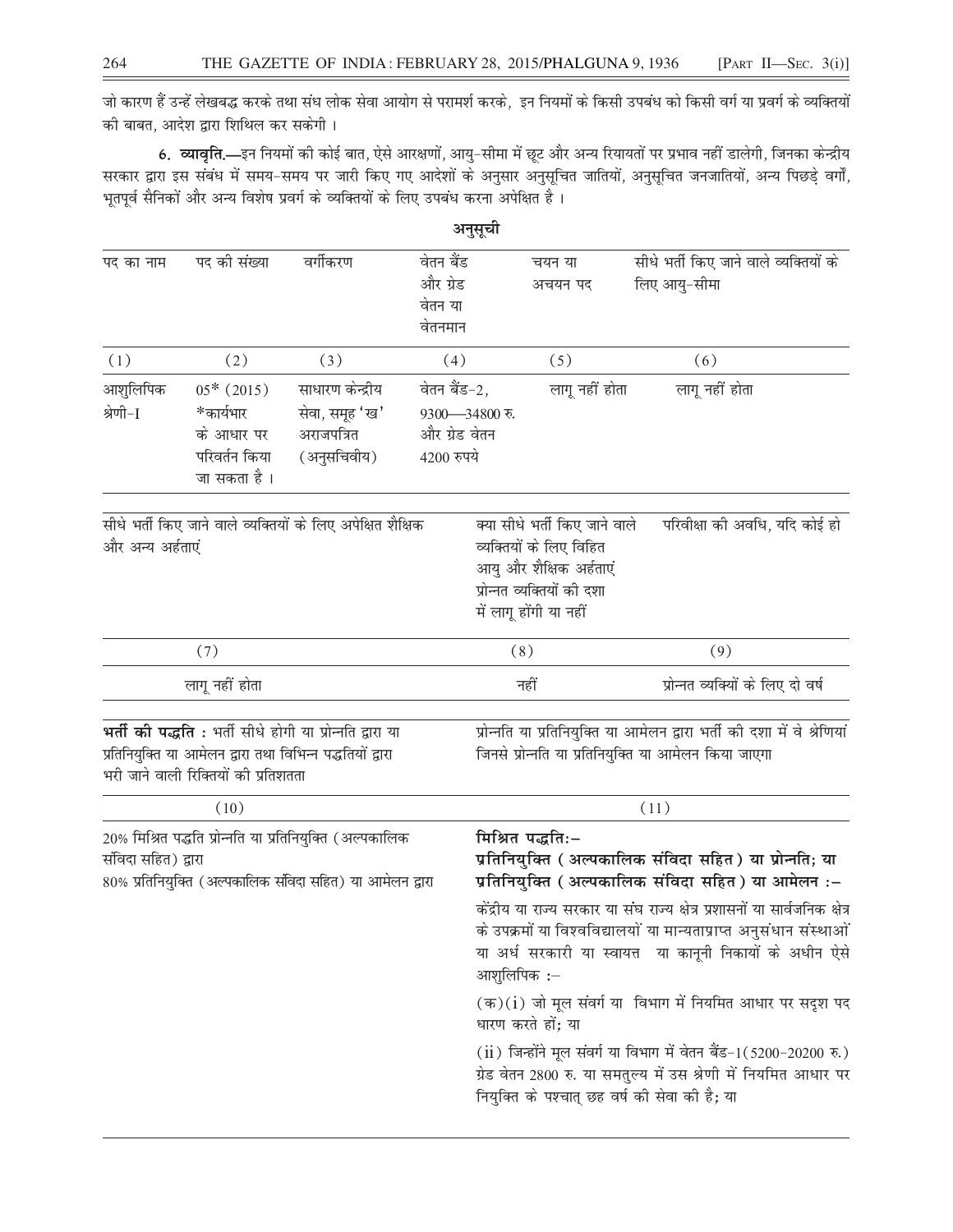$(iii)$  जिन्होंने मूल संवर्ग या विभाग में वेतन बैंड-1  $(5200-20200 \nabla)$ ग्रेड वेतन 2400 रु.या समतुल्य श्रेणी में नियमित आधार पर नियुक्ति के पश्चात दस वर्ष की सेवा की है।

**टिप्पण 1 :** विभागीय आशुलिपिक श्रेणी-II जिसने वेतन बैंड-1, (रु. 5200-20200 रुपए) और ग्रेड वेतन 2400 रुपये में उस श्रेणी में दस वर्ष की नियमित सेवा की है. के साथ बाहय व्यक्तियों पर भी विचार किया जाएगा और यदि उस पद के लिए विभागीय अभ्यर्थी का चयन हो जाता है, तो उसे प्रोन्नति द्वारा भरा समझा जाएगा।

**टिप्पण 2**: केवल केंद्रीय सरकार या राज्य सरकार या संघ राज्य क्षेत्र प्रशासनों के अधिकारी ही आमेलन के आधार पर नियुक्ति के लिए विचाराधीन होंगे।

टिप्पण 3 : पोषक प्रवर्ग के ऐसे विभागीय अधिकारी, जो प्रोन्नति की सीधी पंक्ति में हैं प्रतिनियुक्ति पर नियुक्ति के लिए विचार किए जाने के पात्र नहीं होंगे। इसी प्रकार प्रतिनियुक्ति व्यक्ति प्रोन्नति द्वारा नियुक्ति के लिए विचार किए जाने के पात्र नहीं होंगे।

[प्रतिनियुक्ति को अवधि (अल्पकालिक संविदा सहित) प्रतिनियुक्ति को अवधि सहित (अल्पकालिक संविदा सहित) जिसके अंतर्गत केन्द्र सरकार के उसी या किसी अन्य संगठन या विभाग में इस नियक्ति से ठीक पहले धारित किसी अन्य संवर्ग बाह्य पद पर प्रतिनियुक्ति की अवधि है, साधारणतया चार वर्ष से अधिक नहीं होगी । प्रतिनियुक्ति द्वारा नियुक्ति (अल्पकालिक संविदा सहित) के लिए अधिकतम आयु-सीमा आवेदन प्राप्त करने की अंतिम तारीख को 56 वर्ष से अधिक नहीं होगी ।] टिप्पण 4: प्रतिनियुक्ति या आमेलन के आधार पर नियुक्ति के प्रयोजन के लिए किसी अधिकारी द्वारा 1 जनवरी, 2006 से पहले या उस तारीख से जिससे छठे केन्द्रीय वेतन आयोग की सिफारिशों पर आधारित पनरीक्षित वेतन संरचना का विस्तार किया गया है. नियमित आधार पर की गई सेवा को सिवाय उस दशा के, जहां एक से अधिक पूर्व पुनरीक्षित वेतनमान का साधारण ग्रेड वेतन या वेतनमान सहित एक श्रेणी में विलय हो गया है और वहां यह फायदा केवल उस पद पर विस्तारित होगा जिसके लिए ग्रेड वेतन या वेतनमान बिना किसी उन्नयन के साधारण प्रतिस्थापन ग्रेड है, उक्त वेतन आयोग की सिफारिशों पर आधारित विस्तारित तत्स्थानी ग्रेड वेतन या वेतनमान पर की गई सेवा समझी जाएगी ।

| यदि विभागीय प्रोन्नति समिति है, तो उसकी संरचना                                                                          |          | भर्ती करने में किन परिस्थितियों में संघ लोक सेवा आयोग से<br>परामर्श किया जाएगा |
|-------------------------------------------------------------------------------------------------------------------------|----------|--------------------------------------------------------------------------------|
| (12)                                                                                                                    |          | (13)                                                                           |
| समूह 'ख' विभागीय प्रोन्नति समिति (पुष्टि के<br>सम्बन्ध में विचार करने के लिए):-<br>मुख्य मृदा सर्वेक्षण अधिकारी, भारतीय | –अध्यक्ष | पद भरते समय संघ लोक सेवा आयोग से परामर्श करना<br>आवश्यक हैं ।                  |
| मृदा और भू-उपयोग सर्वेक्षण                                                                                              |          |                                                                                |
| उप आयुक्त, प्राकृतिक संसाधन प्रबंधन<br>2.<br>या वर्षा पोषित कृषि प्रणाली प्रभाग,<br>कृषि और सहकारिता विभाग              | –सदस्य   |                                                                                |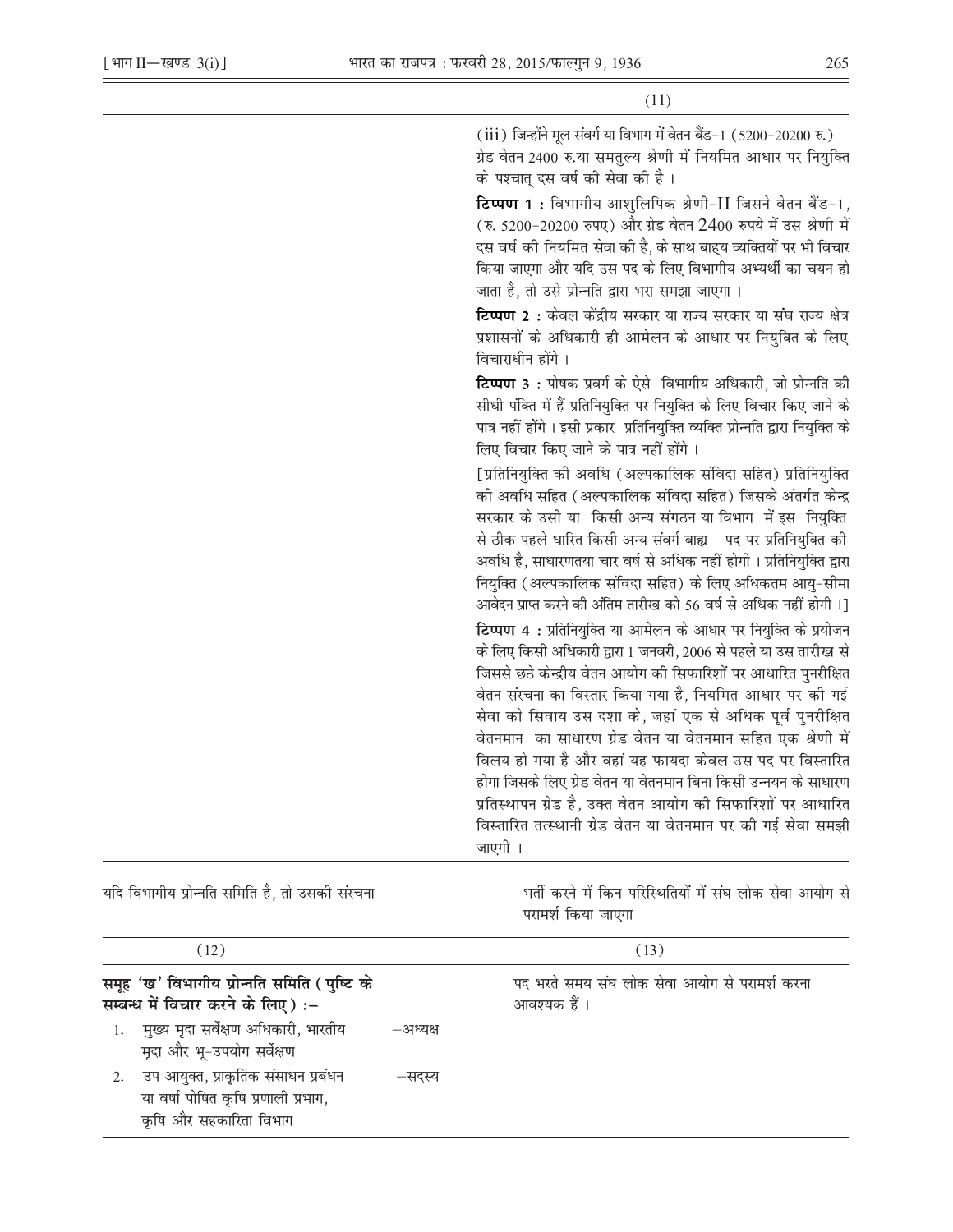|    | (12)                              |        |                              |
|----|-----------------------------------|--------|------------------------------|
| 3. | अवर सचिव, संबंधित प्रभाग, कृषि और | –सदस्य |                              |
|    | सहकारिता विभाग                    |        |                              |
| 4. | कार्यालय प्रमुख (मुख्यालय) भारतीय | –सदस्य |                              |
|    | मृदा एवं भू-उपयोग सर्वेक्षण       |        |                              |
|    |                                   |        | [फा. सं.16-9/2013-एनआरएम-II] |

प्रदीप श्रीवास्तव. अवर सचिव

New Delhi, the 26th February, 2015

**G.S.R. 39.—**In exercise of the powers conferred by the proviso to article 309 of the Constitution and in supersession of the Soil and Land Use Survey of India Stenographer (Grade I, II and III) Recruitment Rules, 2007, in so far as they relate to the post of Stenographer Grade I, except as respects things done or omitted to be done before such supersession, the President hereby makes the following rules regulating the method of recruitment to the post of Stenographer Grade I in the Soil and Land Use Survey of India, Department of Agriculture and Co-operation, Ministry of Agriculture, namely:-

**1. Short title and commencement.—** (1) These rules may be called the Soil and Land Use Survey of India (Stenographer Grade I) Recruitment Rules, 2015.

(2) They shall come into force on the date of their publication in the Official Gazette.

**2. Number of posts, classification and pay band and grade pay or pay scale.—** The number of the said post, its classification and the pay band and grade pay or pay scale attached thereto shall be as specified in columns (2) to (4) of the Schedule annexed to' these rules.

**3. Method of recruitment, age-limit and other qualifications, etc.—** The method of recruitment, age-limit, qualifications and other matters relating thereto shall be as specified in columns (5) to (13) of the aforesaid Schedule.

**4. Disqualification.—** No person, -

- (a) who has entered into or contracted a marriage with a person having a spouse living; or
- (b) who, having a spouse living, has entered into or contracted a marriage with any person,

shall be eligible for appointment to the said post:

Provided that the Central Government may, if satisfied that such marriage is permissible under the personal law applicable to such person and the other party to the marriage and that there are other grounds for so doing, exempt any person from the operation of this rule.

**5. Power to relax.—** Where the Central Government is of the opinion that it is necessary or expedient so to do, it may, by order and for reasons to be recorded in writing and in consultation with Union Public Service Commission relax any of the provisions of these rules with respect to any class or category of persons.

**6. Saving.—** Nothing in these rules shall affect reservations, relaxation of age-limit and other concessions required to be provided for the Scheduled Castes, the Scheduled Tribes, the Other Backward Classes, Ex-servicemen, and other special categories of persons in accordance with the orders issued by the Central Government from time to time in this regard.

| Name of<br>the post     | Number of<br>post                                                    | Classification                                                         | Pay band<br>and grade<br>pay or pay<br>scale                        | Whether<br>selection post<br>or non-<br>selection<br>post | Age-limit for direct<br>recruits |
|-------------------------|----------------------------------------------------------------------|------------------------------------------------------------------------|---------------------------------------------------------------------|-----------------------------------------------------------|----------------------------------|
| (1)                     | (2)                                                                  | (3)                                                                    | (4)                                                                 | (5)                                                       | (6)                              |
| Stenographer<br>Grade I | $5*$ (2015)<br>*Subject to<br>variation<br>dependent<br>on workload. | General Central<br>Service, Group 'B'<br>Non-Gazetted,<br>Ministerial. | Pay band-2,<br>$Rs. 9300 -$<br>34800 with<br>Grade Pay<br>Rs. 4200. | Not applicable                                            | Not applicable                   |

**SCHEDULE**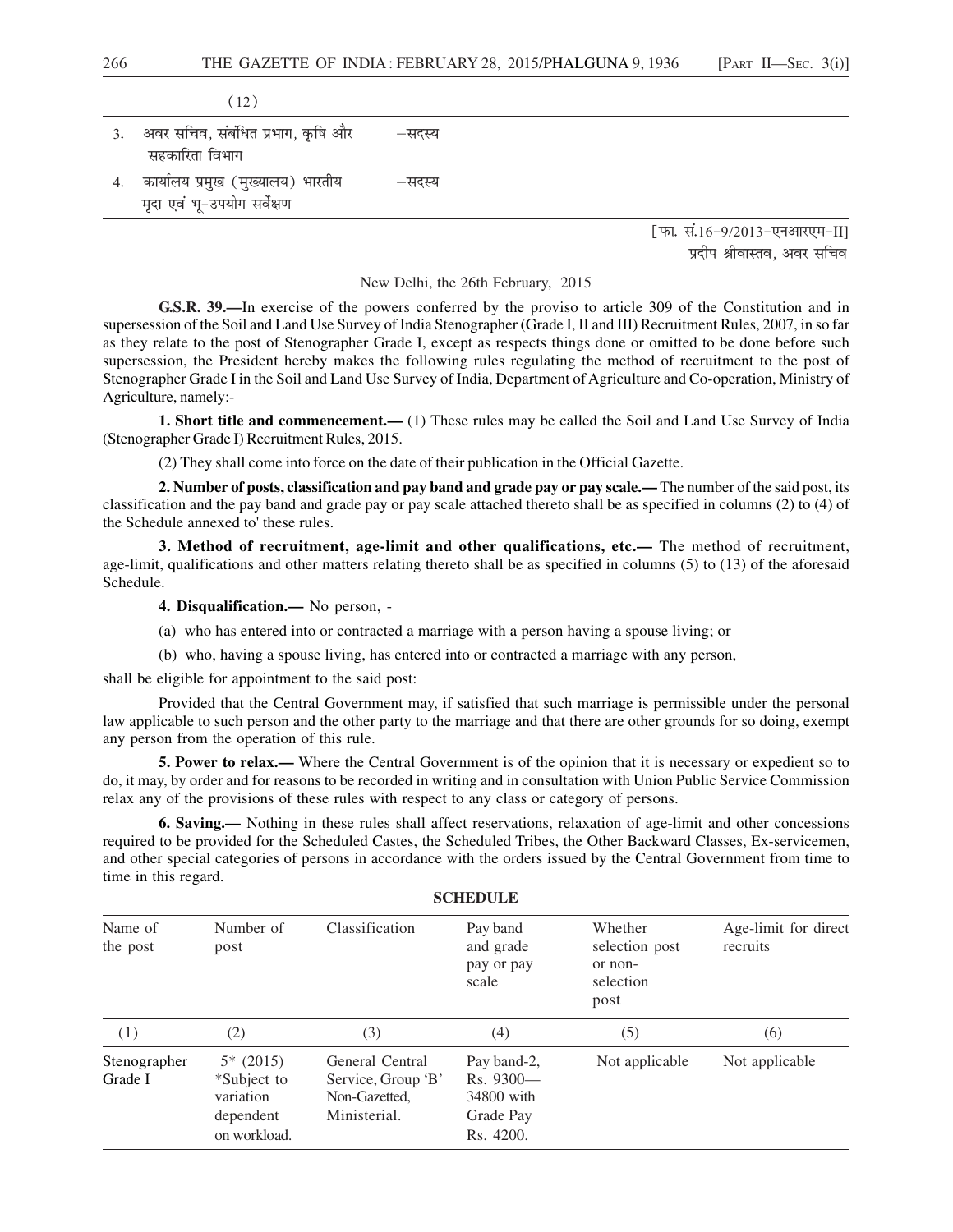| Educational and other qualification required for<br>direct recruits | Whether age and educational<br>qualifications prescribed for<br>direct recruitment will apply in<br>the case of promotees | Period of probation, if any |
|---------------------------------------------------------------------|---------------------------------------------------------------------------------------------------------------------------|-----------------------------|
| (7)                                                                 | (8)                                                                                                                       | (9)                         |
| Not applicable                                                      | No                                                                                                                        | Two years for promotees     |
|                                                                     |                                                                                                                           |                             |
|                                                                     |                                                                                                                           |                             |

by promotion or by deputation or absorption and percentage absorption, grades from which promotion or deputation of the vacancies to be filled by various methods or absorption to be made

Method of recruitment : Whether by direct recruitment or In case of recruitment by promotion or deputation or

| (10)                                              | (11)                                                                                                                                                                                                                                                                                                                                                          |  |  |
|---------------------------------------------------|---------------------------------------------------------------------------------------------------------------------------------------------------------------------------------------------------------------------------------------------------------------------------------------------------------------------------------------------------------------|--|--|
| 20% by composite method promotion or deputation   | <b>Composite Method:-</b>                                                                                                                                                                                                                                                                                                                                     |  |  |
| (including short-term contract).                  | Deputation (including short-term contract) or                                                                                                                                                                                                                                                                                                                 |  |  |
| 80% by deputation (including short-term contract) | promotion; or                                                                                                                                                                                                                                                                                                                                                 |  |  |
| or absorption                                     | Deputation (including short-term contract) or                                                                                                                                                                                                                                                                                                                 |  |  |
|                                                   | absorption:<br>Officers holding the post of Stenographer under the<br>Central or State Government or Union Territory<br>Administrations or .Public Sector Undertakings or<br>Universities or Recognised Research Institutes or Semi<br>Government or Statutory or Autonomous Bodies:-                                                                         |  |  |
|                                                   | (A) (I) holding analogous post on regular basis in the<br>parent cadre or department; or                                                                                                                                                                                                                                                                      |  |  |
|                                                   | (II) with six years service in the grade rendered after<br>appointment thereto on regular basis in Pay Band 1<br>(Rs. 5200-20200) with Grade Pay of Rs. 2800 or equivalent<br>in the parent cadre or department; or                                                                                                                                           |  |  |
|                                                   | (III) with ten years service in the grade rendered after<br>appointment thereto on regular basis in Pay Band 1<br>(Rs. 5200-20200) with Grade Pay of Rs.2400/- or equivalent<br>in the parent cadre or department                                                                                                                                             |  |  |
|                                                   | Note 1 : The departmental stenographers Grade II in Pay<br>Band 1 (Rs. 5200-20200) with Grade Pay of Rs. 2400 with<br>ten years of regular service in the Grade will also be<br>considered along with outsiders and in case the<br>departmental candidate is selected for appointment to<br>the post, it shall be deemed to have been filled by<br>promotion. |  |  |
|                                                   | Note 2 : Officers of only central or state governments or<br>Union Territory Administrations shall be eligible for<br>consideration for appointment on absorption basis.                                                                                                                                                                                      |  |  |
|                                                   | Note 3 : The departmental officers in the feeder grade<br>who are in direct line of promotion will not be eligible<br>for consideration for appointment on deputation.<br>Similarly, deputationists shall not be eligible for<br>consideration for appointment by promotion.                                                                                  |  |  |
|                                                   | (Period of deputation (including short term contract)                                                                                                                                                                                                                                                                                                         |  |  |